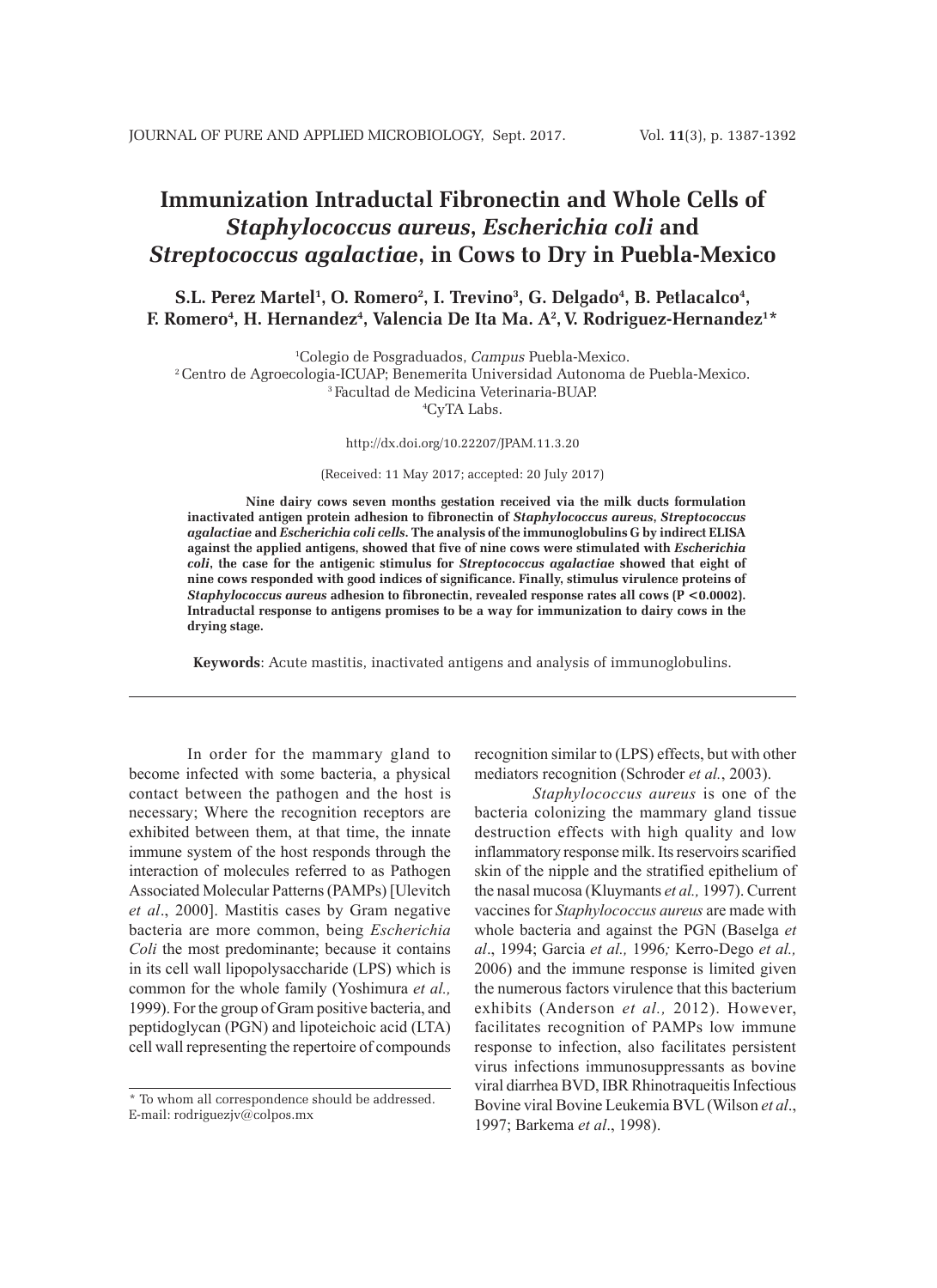## 1388 MARTEL et al.: IMMUNIZATION INTRADUCTAL FIBRONECTIN AND WHOLE CELLS

 The persistence of high risk bact erias in glandular acids such as *Staphylococcus aureus, Streptococcus agalactiae, Mycoplasma bovis* and some strains of *Escherichia coli* adherent and invasive, are associated with subclinical mastitis cases high (Dopfer *et al.,* 2002). In turn, prepartum mediated immunosuppression stress and chain hormones are in part the result of dysfunction of phagocytosis of polymorphonuclear neutrophil leukocytes which leads to facilitation of colonization of bacteria in glandular structures generates loss and poor quality of milk production (Burvenich *et al*., 2003; Fox *et al*., 2005).

The purpose of this study was to analyze the immune response g enerada application by *intra* - ductal three bacterial antigens in dairy roof racks to determine the presence of specific immunoglobulins against antigens of the formula.

## **MATERIALS AND METHODS**

## **Bacterial antigens**

The application of *E coli* obtained from cases of acute mastitis was carried out, as well as four serotypes previously characterized as producers of Pilis K-99, 39 and 35 ATCC collection of low and high production of labile thermosensitive and thermosensitive toxins. For Gram + bacteria such as *Staphylococcus aureus* and *Streptococcus agalactiae*, they were obtained from clinical cases of acute mastitis and their respective morphological and biochemical characterization until their characterization. The previously obtained recombinant adhesion protein to the fibronectin (Fnb) of *Lactococcus lactis* previously obtained on the wall of *Lactococcus lactis*, was also incorporated as a virulence protein that participates for adhesion to cells and host tissue.

# **Selection criteria for pre-calving and intramammary cows**

In the region of Atlixco, Puebla-Mexico nine next to dry gestation diagnosed by palpation of about 7 months and low milk production in lactating cows were selected earlier. The herd of 200 breeding receives annual immunization against the virus of the respiratory and reproductive cattle complex, however, n or applied biological control of mastitis, this depends on control of hygiene and milking management on a daily basis.

**Analysis of total protein and Immunoglobulins**

J PURE APPL MICROBIO*,* **11**(3), SEPTEMBER 2017.

Of each cow s blood samples were given *Vacutainer* tubes in obtaining d serum before and after 30 days of immunization. The serum is centrifuged do for 10 minutes at 1,000 rpm, was later deposited in Ependorff tubes and frozen at minus 20 °C. Each sample of 2 cc was evaluated relative to the total protein concentration using a refractometer Brix ATAGO Master-M. For the determination of total protein busied 0.5 mL of serum, diluted 1:2 in buffer solution of phosphates (PBS), serum was transferred to a beaker on ice with magnetic stirring co ntinua, adding 1.5 mL of ammonium sulfate at pH 7.8 up to saturation, subsequently conducted the analysis of the total protein concentration by the Bradford method which is based on the binding of blue dye Coomassie (G-250) to proteins. The acid solution dye is bound to form a protein-dye complex with a higher extinction coefficient than the free dye. This method is sensitive 1-15 mg.

For precipitac ion total immunoglobulin was used 0.5 mL of serum from each sample of nine dairy cows, ammonium sulfate was incorporated in slowly and under constant stirring for 30 minutes at 4°C for precipitation of globulins. The precipitate was re - suspended by gentle agitation for five minutes and centrifuged at 10,000 G for 15 minutes at 4 °C. E l supernatant was discarded and the button is re Cupero in 0.5 mL of PBS with a final saturation of 40% salt. Subsequently the fraction of globulins  $\gamma$  was transferred to a dialysis bag against saline 0.85% making 6 changes using barium chloride in a 1:1 with water for 24 to 36 hours at 4 °C until the ammonium sulfate it was no longer detectable. Globulins were pr eservadas frozen at 20 $°C$ .

# **Quantification of immunoglobulins in animals immunized by the ELISA method**

The ELISA its acronym English *Linked Immuno Sorbent-Enzyme Assay:* is a specific technique to detect Bound antibodies an enzyme capable of generating a product (Lequin, 2005). Indirect ELISA test was developed for the quantitative determination of antibodies in serum in each of dairy cows for the different antigens. 100  $\mu$ L of a 10<sup>8</sup> suspension of each bacterium to be tested was added in triplicate on 96-well ELISA plates (Costar). It was left at 4 °C for 12 hours. subsequently they were washed with PBS and applied 100 µL of purified immunoglobulins as the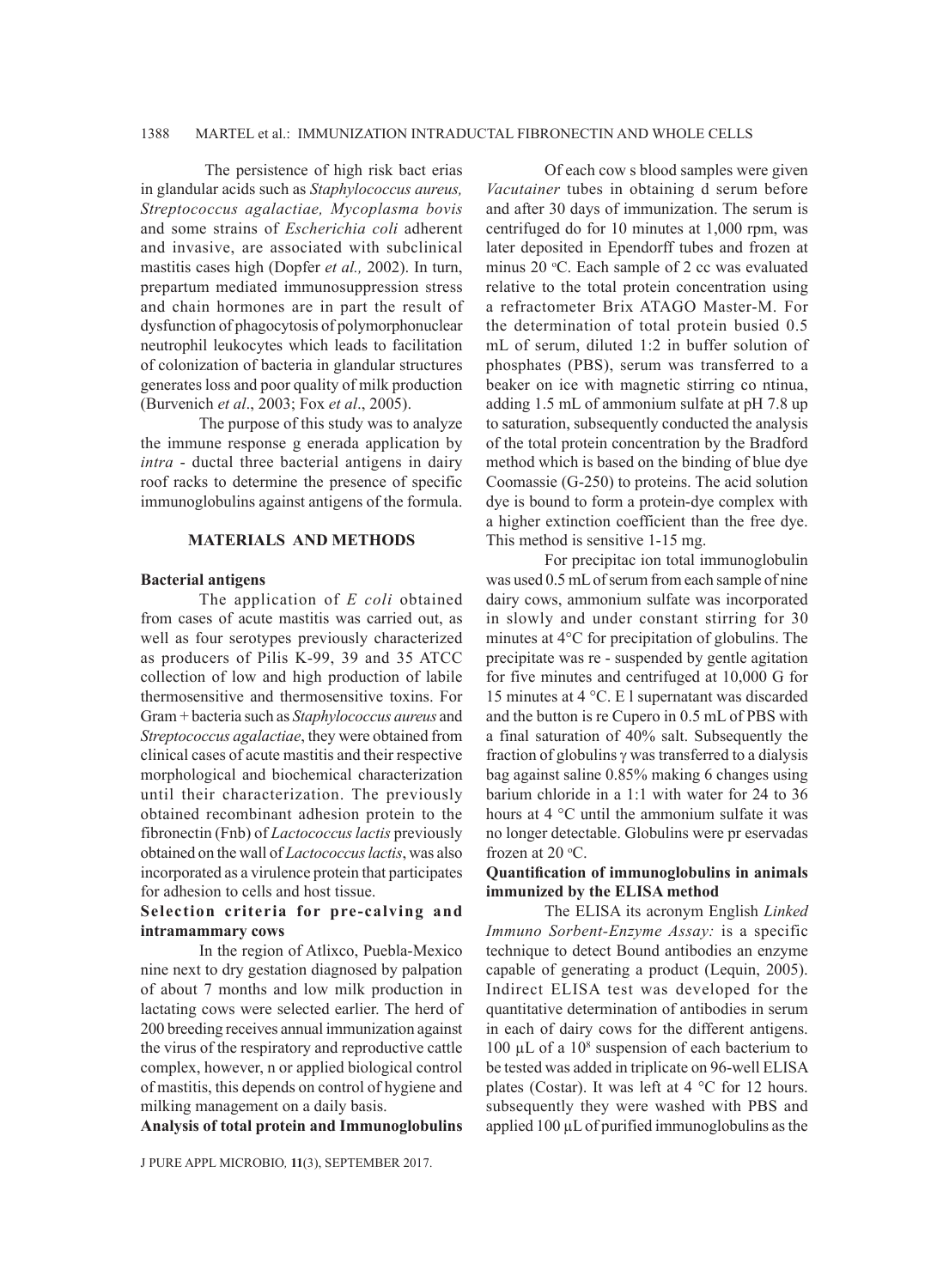first antibody, incubated at room temperature with moderate stirring for one hour. Do that time passes washed three times with PBS solution and applied 100 µL bovine IgG peroxidase - labeled goat as second antibody. It was read in spectrophotometer for ELISA, Diagnostic Pasteur model LP 400.

# **RESULTS AND DISCUSSION**

Immune System immune ma participates significantly in the resolution of infections of viral or bacterial origin. Some germs are producers of compounds that inhibit the immune system, so the chances of the germ (s) in colonizing and invading the host (Nakawa *et al.,* 1993). In the particular case of bacterial infection in the mammary gland in the immediate postpartum period, polymorphonuclear neutrophils are inhibited in its function of phagocytosis, probably mediated by the stress of labor (Lee *et al.,* 2003). Udders of dairy cows receiving immunization in the drying period, did not have any physical alteration, besides the electrical conductivity of the milk on the fifth day after *postpartum,* it turned with measurements above the cutpoint  $(300 \pm 50)$ , which means that the milk had no alterations of bacterial origin.

*E. coli* is one of the common pathogens found in milk immediate postpartum especially in cows second and third lactation where injury to the sphincter through the nipple are more frequent and loss of function predisposes to colonization of environmental bacteria (Russol *et al.,* 2007). In this research c inco nine cows stimulated *E antigens. coli* showed higher antibody concentration



**Fig. 1.** ELISA absorbance values to *E. coli.*



**Fig. 2.** ELISA absorbance values to *Streptococcus agalactiae*

J PURE APPL MICROBIO*,* **11**(3), SEPTEMBER 2017.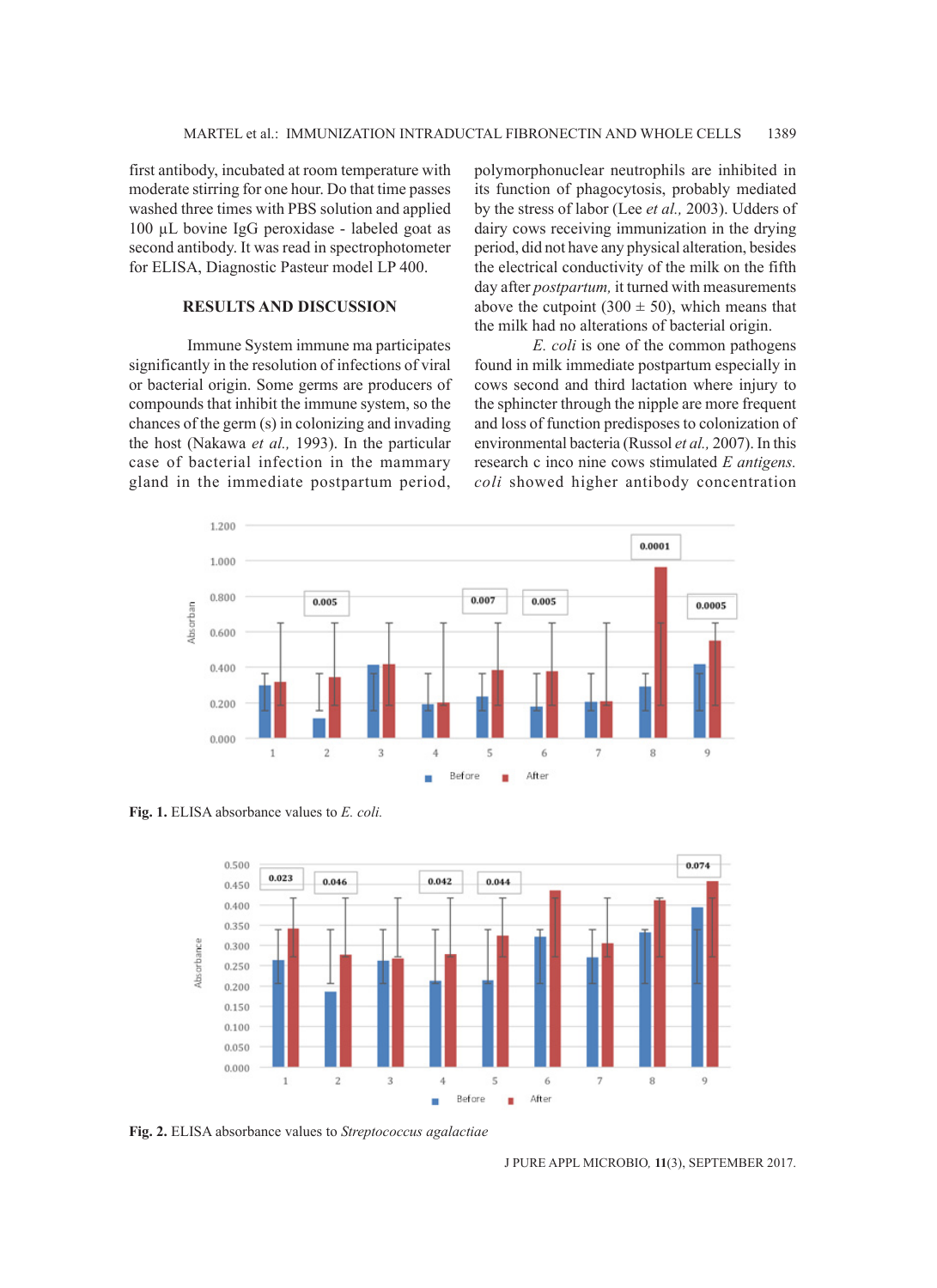in statistically significant (**Fig. 1**). The use of antibiotic products as a curative and / or preventive treatment in the drying stage is a common practice among milk producers and there is little control over their use (Russol *et al.,* 2007). Also the control of antimicrobial resistance of bacteria that infect the mammary gland of cattle is nil or limited in Mexico.

The production of specific immunoglobulins against epitopes of pili and fimbriae of *E. coli* mediated immunization are factors internal support for the facilitation of opsonization, control and resolution to challenges of *E. coli* in cattle milk production (EcoStaph PM + 3 2015) [González *et al*., 1989]. (EcoStaph PM + 3 2015) [González *et al.,* 1989]. Although *E. coli* serotypes among animals livestock production species maintain their niches regarding

colonization, it is necessary to mention that artisanal producers of fresh bovine milk cheese curdling made without pasteurization what it defines as potential zoonosis to those infections.

*Streptococcus agalactiae* is a bacterium streptococcus group B and other family that prevails in the intestinal tract of various mammals, including humans. In bovines it induces mastitis considered within the pathogens of importance by the reduction of milk production from which its surname derives. It is a germ with high sensitivity to antimicrobial beta lactams, so its treatment both lactating and the drying period eliminates infection (Rossitto *et al.,* 2002), however, the antimicrobial resistance what little Is known in Mexico, is a factor that drives the improvement of hygiene and the application of vaccines.



**Fig. 3.** ELISA absorbance values *Staphylococcus aureus*



J PURE APPL MICROBIO*,* **11**(3), SEPTEMBER 2017. **Fig. 4.** ELISA absorbance values at (Fnb), *S. aureus* protein Recombinant fibronectin binding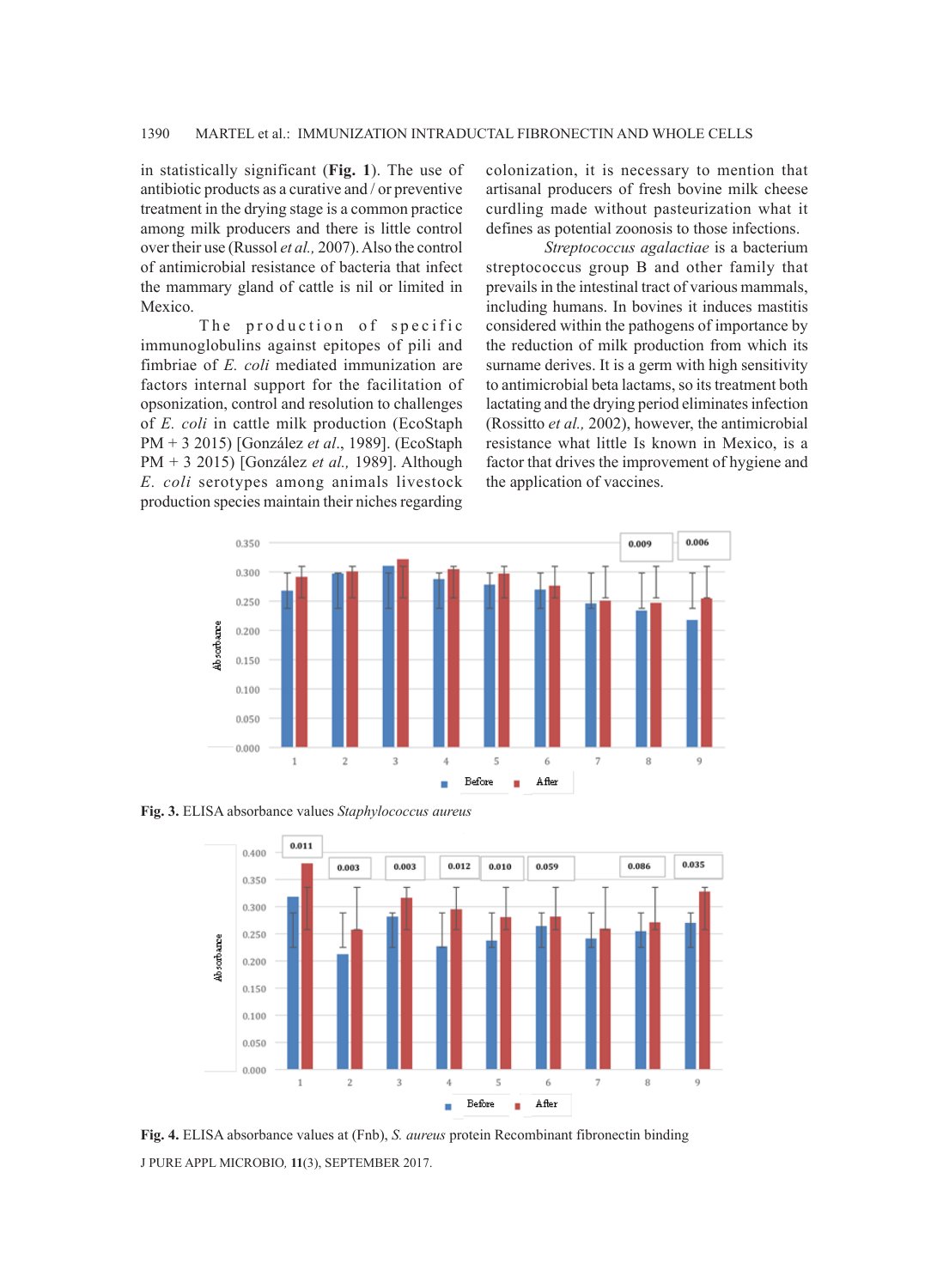| Sample<br>number | <b>Brix</b><br>Pre-delivery | <b>Brix</b><br>Postpartum |
|------------------|-----------------------------|---------------------------|
|                  | whey                        | Sera                      |
| 10               | 8                           | 10                        |
| 19               | 9                           | 10                        |
| 23               | 10                          | 11                        |
| 65               | 7                           | 9                         |
| 307              | 9                           | 9                         |
| 410              | 10                          | 10                        |
| 484              | 7                           | 12                        |
| 798              | 11                          | 11                        |
| 990              | 10                          | 10                        |

**Table 1.** Protein measurement by

Yokomizo and Norcross (1978), described the benefits in immunizing vaccine *Streptococcus* by way intra- parenteral and intro-mamaria, other experimental groups developed significant increase in IgG, 1 and 2, IgM and IgA. Furthermore, Lindahl *et al*. (2005) has developed vaccines for *Streptococcus agalactiae* neonatal infections linked to the men, where bovine strains involved are linked to virulence and capsule formation.

In this paper we find that the antigenic stimulus for *S. agalactiae* by way intra tanker, was favorable in eight of nine cows, which responded with good titers of antibodies to this antigen with gnificancia of p <0.0002 (**Fig. 2**) which confirms previous work by (Yokomizo and Norcross, 1978). Mastitis for *S. agalactiae* is common in ruminants such as; Cows, sheep, goats and monogastricos as; Bristles, bitches, cats, rabbits, etc. significantly reducing the quality of milk (Bergonier, 2014).

The absorbance values in the ELISA test for Staphylococcus aureus were concentration values for inmunoglobulinas with some statistical significance for 2 of 9 cows (**Fig. 3**). These results are in agreement with previous studies where the low response.

However, stimulation with the virulence protein adhesion to fibronectin *S. aureus,* revealed response in all cows with signi cance rates between p <0.0002 **(Fig. 4).**

On the other hand, the immuno stimulation via the milk duct, resulted in production of immuno globulins specific G with significance values in; *E coli, Streptococcus agalactiae* and Protein FNB of the *S. aureu*s.

Antigens applied and its response indicates that the tank via *intra* can be used for the induction of immune response in the drying step. Uncapsulated lymphoid tissue located in the Fürstenberg rosette and permeability of the epithelium of that region suggest sites of antigen presentation to immune cells. It remains to be studied the production of IgA by this route where the mucosal response does with synthesis of this immunoglobulin. *Staphylococcus aureus* bacteria from the group of Gram positive found more frequently in cases of bovine mastitis (Barkema *et al.,* 1998). The infections whose origin was *S. aureus* infections occur with sub clinical or chronic medical that usually persist for the life of the infected animal.

The results described in table 1, show that the sera prepartum of 5 cows were lower compared to sera obtained after delivery. The study by refractometer is often used to assess concentrations of immunoglobulins in the colostrum milk, however, their sensitivity limits are not as accurate as others.

### **CONCLUSIONS**

The age of the cow, nutritional status, its environment and vaccination schedules will determine the quality and quantity of serum immunoglobulins present in the bloodstream. During the pre-natal period, the cow disseminate their blood capillaries, into the light immunoglobulins of glandular acinos of the mammary gland, forming the protein rich secretion, hormonal factors, lipids, known as colostrum. In cattle, there are particular conditions of immune suppression "stress" pre and post delivery, which favors the invasion of opportunistic pathogens to different organs such as the uterus, vagina and mammary gland (Lioyd, 1993).

#### **REFERENCES**

- 1. Lee, J.W., Paape, M.J., Elsasser, T.H. Zhao, X. Recombinant soluble CD14 reduces severity of intramammary infection by *Escherichia coli*. *Infect. Immun*, 2003; **71**:4034.
- 2. Lindahl, G.M. Surface proteins of *Streptococcus agalactie* and related proteins in other bacterial pathogens. *Clinical Microbiology Reviews,* 2005; **18**(1): 102-127.

J PURE APPL MICROBIO*,* **11**(3), SEPTEMBER 2017.